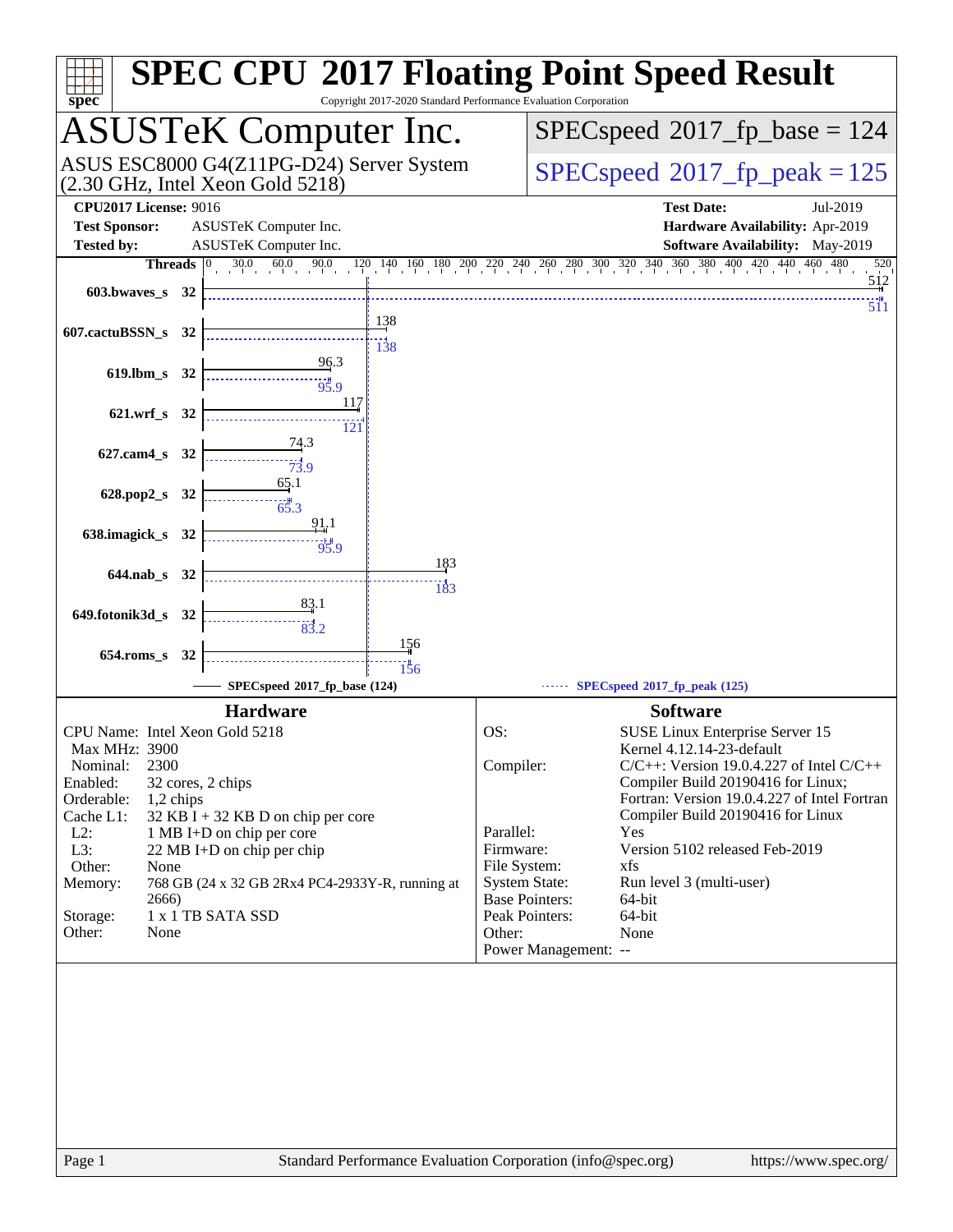# **[spec](http://www.spec.org/)**

# **[SPEC CPU](http://www.spec.org/auto/cpu2017/Docs/result-fields.html#SPECCPU2017FloatingPointSpeedResult)[2017 Floating Point Speed Result](http://www.spec.org/auto/cpu2017/Docs/result-fields.html#SPECCPU2017FloatingPointSpeedResult)**

Copyright 2017-2020 Standard Performance Evaluation Corporation

## ASUSTeK Computer Inc.

(2.30 GHz, Intel Xeon Gold 5218) ASUS ESC8000 G4(Z11PG-D24) Server System  $SPEC speed@2017$  fp\_peak = 125

[SPECspeed](http://www.spec.org/auto/cpu2017/Docs/result-fields.html#SPECspeed2017fpbase)<sup>®</sup>2017 fp base = 124

**[Test Sponsor:](http://www.spec.org/auto/cpu2017/Docs/result-fields.html#TestSponsor)** ASUSTeK Computer Inc. **[Hardware Availability:](http://www.spec.org/auto/cpu2017/Docs/result-fields.html#HardwareAvailability)** Apr-2019

**[CPU2017 License:](http://www.spec.org/auto/cpu2017/Docs/result-fields.html#CPU2017License)** 9016 **[Test Date:](http://www.spec.org/auto/cpu2017/Docs/result-fields.html#TestDate)** Jul-2019 **[Tested by:](http://www.spec.org/auto/cpu2017/Docs/result-fields.html#Testedby)** ASUSTeK Computer Inc. **[Software Availability:](http://www.spec.org/auto/cpu2017/Docs/result-fields.html#SoftwareAvailability)** May-2019

#### **[Results Table](http://www.spec.org/auto/cpu2017/Docs/result-fields.html#ResultsTable)**

|                            | <b>Base</b>    |                |              |                |       |                |            | <b>Peak</b>    |                |              |                |              |                |              |
|----------------------------|----------------|----------------|--------------|----------------|-------|----------------|------------|----------------|----------------|--------------|----------------|--------------|----------------|--------------|
| <b>Benchmark</b>           | <b>Threads</b> | <b>Seconds</b> | <b>Ratio</b> | <b>Seconds</b> | Ratio | <b>Seconds</b> | Ratio      | <b>Threads</b> | <b>Seconds</b> | <b>Ratio</b> | <b>Seconds</b> | <b>Ratio</b> | <b>Seconds</b> | <b>Ratio</b> |
| 603.bwayes s               | 32             | 115            | 512          | 115            | 512   | 116            | 510        | 32             | <u>115</u>     | <u>511</u>   | 115            | 513          | 116            | 510          |
| 607.cactuBSSN s            | 32             | 120            | 138          | 121            | 138   | 121            | 138        | 32             | <u>121</u>     | <b>138</b>   | 121            | 138          | 121            | 138          |
| $619.$ lbm s               | 32             | 54.4           | 96.2         | 54.4           | 96.4  | 54.4           | 96.3       | 32             | 54.6           | 95.9         | 54.4           | 96.3         | 55.5           | 94.3         |
| $621$ .wrf s               | 32             | 114            | 116          | 113            | 117   | 113            | 117        | 32             | 110            | 121          | 109            | 121          | <b>110</b>     | <u>121</u>   |
| $627$ .cam4 s              | 32             | 119            | 74.3         | 119            | 74.3  | 119            | 74.2       | 32             | 120            | 73.9         | <b>120</b>     | 73.9         | 119            | 74.3         |
| $628.pop2_s$               | 32             | 182            | 65.3         | 182            | 65.1  | 185            | 64.3       | 32             | 187            | 63.6         | 180            | 66.1         | 182            | 65.3         |
| 638.imagick_s              | 32             | 169            | 85.2         | 155            | 93.0  | 158            | 91.1       | 32             | 157            | 92.0         | 148            | 97.3         | 150            | 95.9         |
| $644$ .nab s               | 32             | 95.4           | 183          | 95.4           | 183   | 95.4           | 183        | 32             | 95.4           | 183          | 95.5           | 183          | 95.6           | 183          |
| 649.fotonik3d s            | 32             | 112            | 81.6         | 109            | 83.4  | 110            | 83.1       | 32             | 109            | 83.5         | <b>110</b>     | 83.2         | 110            | 83.2         |
| $654$ .roms s              | 32             | 100            | 157          | 102            | 155   | <u>101</u>     | <b>156</b> | 32             | <u>101</u>     | <u>156</u>   | 102            | 155          | 101            | 156          |
| $SPECspeed*2017$ fp base = |                |                | 124          |                |       |                |            |                |                |              |                |              |                |              |

**[SPECspeed](http://www.spec.org/auto/cpu2017/Docs/result-fields.html#SPECspeed2017fppeak)[2017\\_fp\\_peak =](http://www.spec.org/auto/cpu2017/Docs/result-fields.html#SPECspeed2017fppeak) 125**

Results appear in the [order in which they were run.](http://www.spec.org/auto/cpu2017/Docs/result-fields.html#RunOrder) Bold underlined text [indicates a median measurement](http://www.spec.org/auto/cpu2017/Docs/result-fields.html#Median).

#### **[Operating System Notes](http://www.spec.org/auto/cpu2017/Docs/result-fields.html#OperatingSystemNotes)**

Stack size set to unlimited using "ulimit -s unlimited"

#### **[General Notes](http://www.spec.org/auto/cpu2017/Docs/result-fields.html#GeneralNotes)**

Environment variables set by runcpu before the start of the run: KMP\_AFFINITY = "granularity=fine,compact" LD\_LIBRARY\_PATH = "/spec2017\_19u4/lib/intel64" OMP\_STACKSIZE = "192M" Binaries compiled on a system with 1x Intel Core i9-799X CPU + 32GB RAM memory using Redhat Enterprise Linux 7.5 Transparent Huge Pages enabled by default Prior to runcpu invocation Filesystem page cache synced and cleared with: sync; echo 3> /proc/sys/vm/drop\_caches NA: The test sponsor attests, as of date of publication, that CVE-2017-5754 (Meltdown) is mitigated in the system as tested and documented. Yes: The test sponsor attests, as of date of publication, that CVE-2017-5753 (Spectre variant 1) is mitigated in the system as tested and documented. Yes: The test sponsor attests, as of date of publication, that CVE-2017-5715 (Spectre variant 2) is mitigated in the system as tested and documented.

#### **[Platform Notes](http://www.spec.org/auto/cpu2017/Docs/result-fields.html#PlatformNotes)**

BIOS Configuration: VT-d = Disabled Patrol Scrub = Disabled HyperThreading = Disabled

**(Continued on next page)**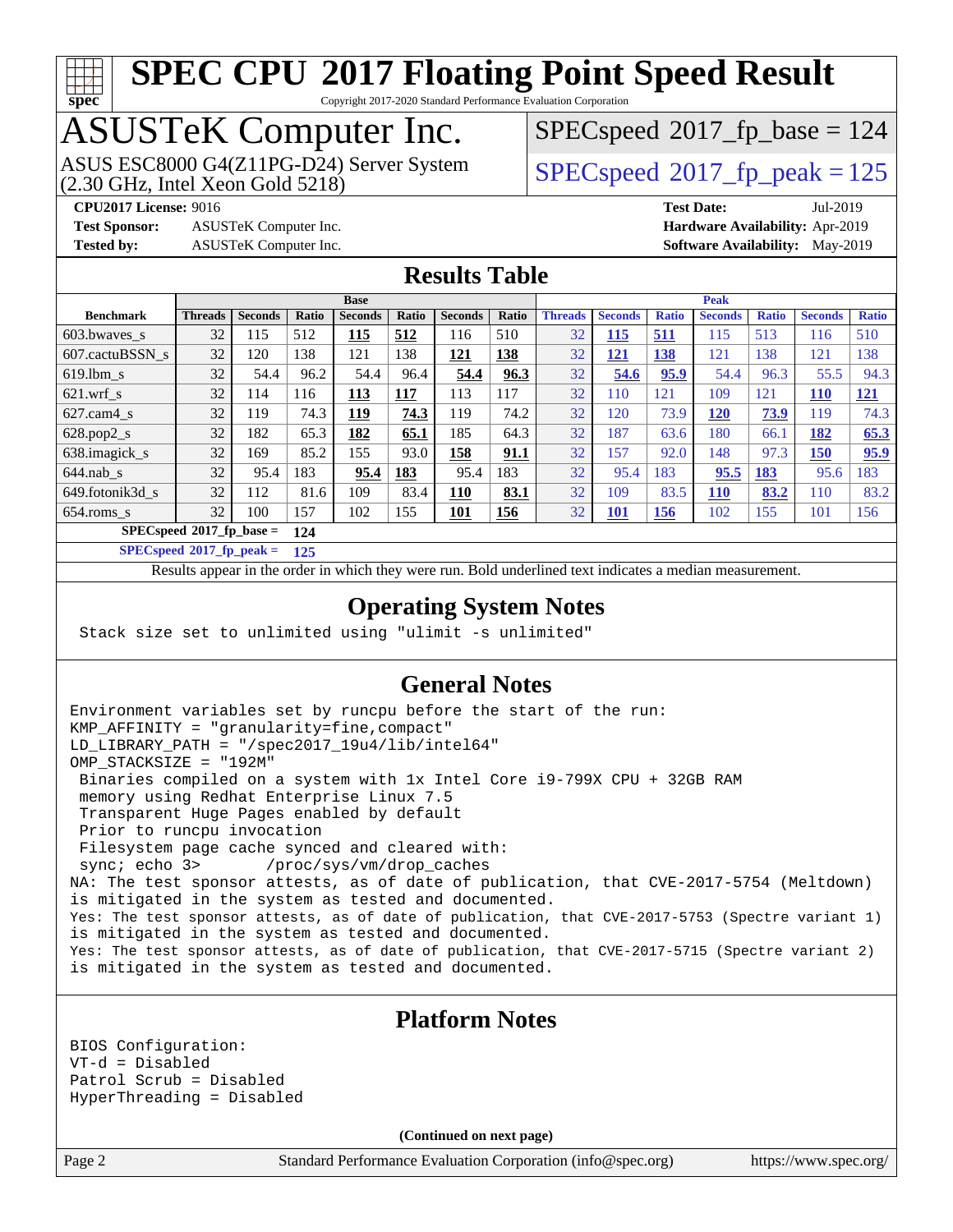

Copyright 2017-2020 Standard Performance Evaluation Corporation

## ASUSTeK Computer Inc.

(2.30 GHz, Intel Xeon Gold 5218) ASUS ESC8000 G4(Z11PG-D24) Server System  $SPECspeed@2017$  $SPECspeed@2017$  fp\_peak = 125

[SPECspeed](http://www.spec.org/auto/cpu2017/Docs/result-fields.html#SPECspeed2017fpbase)<sup>®</sup>2017 fp base = 124

**[Test Sponsor:](http://www.spec.org/auto/cpu2017/Docs/result-fields.html#TestSponsor)** ASUSTeK Computer Inc. **[Hardware Availability:](http://www.spec.org/auto/cpu2017/Docs/result-fields.html#HardwareAvailability)** Apr-2019 **[Tested by:](http://www.spec.org/auto/cpu2017/Docs/result-fields.html#Testedby)** ASUSTeK Computer Inc. **[Software Availability:](http://www.spec.org/auto/cpu2017/Docs/result-fields.html#SoftwareAvailability)** May-2019

**[CPU2017 License:](http://www.spec.org/auto/cpu2017/Docs/result-fields.html#CPU2017License)** 9016 **[Test Date:](http://www.spec.org/auto/cpu2017/Docs/result-fields.html#TestDate)** Jul-2019

#### **[Platform Notes \(Continued\)](http://www.spec.org/auto/cpu2017/Docs/result-fields.html#PlatformNotes)**

Page 3 Standard Performance Evaluation Corporation [\(info@spec.org\)](mailto:info@spec.org) <https://www.spec.org/> ENERGY\_PERF\_BIAS\_CFG mode = performance CSM Support = Disabled Engine Boost = Level3(Max) LLC dead line allc = Disabled SR-IOV Support = Disabled Sysinfo program /spec2017\_19u4/bin/sysinfo Rev: r5974 of 2018-05-19 9bcde8f2999c33d61f64985e45859ea9 running on linux-gh78 Tue Jul 2 04:22:15 2019 SUT (System Under Test) info as seen by some common utilities. For more information on this section, see <https://www.spec.org/cpu2017/Docs/config.html#sysinfo> From /proc/cpuinfo model name : Intel(R) Xeon(R) Gold 5218 CPU @ 2.30GHz 2 "physical id"s (chips) 32 "processors" cores, siblings (Caution: counting these is hw and system dependent. The following excerpts from /proc/cpuinfo might not be reliable. Use with caution.) cpu cores : 16 siblings : 16 physical 0: cores 0 1 2 3 4 5 6 7 8 9 10 11 12 13 14 15 physical 1: cores 0 1 2 3 4 5 6 7 8 9 10 11 12 13 14 15 From lscpu: Architecture: x86\_64 CPU op-mode(s): 32-bit, 64-bit Byte Order: Little Endian  $CPU(s):$  32 On-line CPU(s) list: 0-31 Thread(s) per core: 1 Core(s) per socket: 16 Socket(s): 2 NUMA node(s): 2 Vendor ID: GenuineIntel CPU family: 6 Model: 85 Model name: Intel(R) Xeon(R) Gold 5218 CPU @ 2.30GHz Stepping: 6 CPU MHz: 2300.000 CPU max MHz: 3900.0000 CPU min MHz: 1000.0000 BogoMIPS: 4600.00 Virtualization: VT-x L1d cache: 32K L1i cache: 32K L2 cache: 1024K **(Continued on next page)**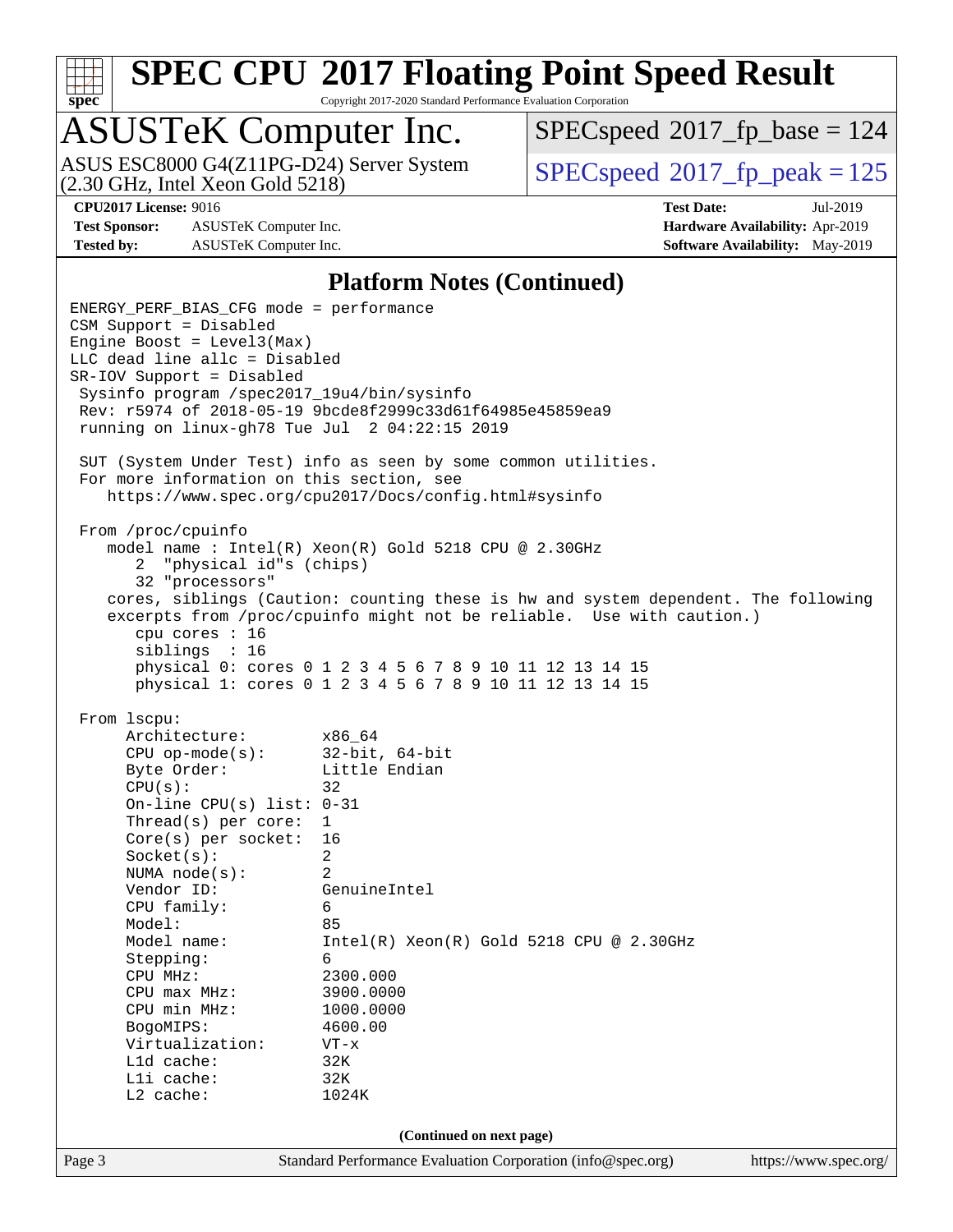

Copyright 2017-2020 Standard Performance Evaluation Corporation

## ASUSTeK Computer Inc.

(2.30 GHz, Intel Xeon Gold 5218) ASUS ESC8000 G4(Z11PG-D24) Server System  $SPEC speed@2017$  fp\_peak = 125

[SPECspeed](http://www.spec.org/auto/cpu2017/Docs/result-fields.html#SPECspeed2017fpbase)<sup>®</sup>2017 fp base = 124

**[Test Sponsor:](http://www.spec.org/auto/cpu2017/Docs/result-fields.html#TestSponsor)** ASUSTeK Computer Inc. **[Hardware Availability:](http://www.spec.org/auto/cpu2017/Docs/result-fields.html#HardwareAvailability)** Apr-2019 **[Tested by:](http://www.spec.org/auto/cpu2017/Docs/result-fields.html#Testedby)** ASUSTeK Computer Inc. **[Software Availability:](http://www.spec.org/auto/cpu2017/Docs/result-fields.html#SoftwareAvailability)** May-2019

# **[CPU2017 License:](http://www.spec.org/auto/cpu2017/Docs/result-fields.html#CPU2017License)** 9016 **[Test Date:](http://www.spec.org/auto/cpu2017/Docs/result-fields.html#TestDate)** Jul-2019

#### **[Platform Notes \(Continued\)](http://www.spec.org/auto/cpu2017/Docs/result-fields.html#PlatformNotes)**

 L3 cache: 22528K NUMA node0 CPU(s): 0-15 NUMA node1 CPU(s): 16-31

Flags: fpu vme de pse tsc msr pae mce cx8 apic sep mtrr pge mca cmov pat pse36 clflush dts acpi mmx fxsr sse sse2 ss ht tm pbe syscall nx pdpe1gb rdtscp lm constant\_tsc art arch\_perfmon pebs bts rep\_good nopl xtopology nonstop\_tsc cpuid aperfmperf tsc\_known\_freq pni pclmulqdq dtes64 monitor ds\_cpl vmx smx est tm2 ssse3 sdbg fma cx16 xtpr pdcm pcid dca sse4\_1 sse4\_2 x2apic movbe popcnt tsc\_deadline\_timer aes xsave avx f16c rdrand lahf\_lm abm 3dnowprefetch cpuid\_fault epb cat\_l3 cdp\_l3 invpcid\_single mba tpr\_shadow vnmi flexpriority ept vpid fsgsbase tsc\_adjust bmi1 hle avx2 smep bmi2 erms invpcid rtm cqm mpx rdt\_a avx512f avx512dq rdseed adx smap clflushopt clwb intel\_pt avx512cd avx512bw avx512vl xsaveopt xsavec xgetbv1 xsaves cqm\_llc cqm\_occup\_llc cqm\_mbm\_total cqm\_mbm\_local ibpb ibrs stibp dtherm ida arat pln pts hwp hwp\_act\_window hwp\_epp hwp\_pkg\_req pku ospke avx512\_vnni arch\_capabilities ssbd /proc/cpuinfo cache data cache size : 22528 KB From numactl --hardware WARNING: a numactl 'node' might or might not correspond to a physical chip.

 available: 2 nodes (0-1) node 0 cpus: 0 1 2 3 4 5 6 7 8 9 10 11 12 13 14 15 node 0 size: 385549 MB node 0 free: 376639 MB node 1 cpus: 16 17 18 19 20 21 22 23 24 25 26 27 28 29 30 31 node 1 size: 387022 MB node 1 free: 386449 MB

 node distances: node 0 1 0: 10 21 1: 21 10 From /proc/meminfo MemTotal: 791113864 kB HugePages\_Total: 0 Hugepagesize: 2048 kB From /etc/\*release\* /etc/\*version\* os-release: NAME="SLES" VERSION="15"

ANSI\_COLOR="0;32"

 VERSION\_ID="15" PRETTY\_NAME="SUSE Linux Enterprise Server 15" ID="sles" ID\_LIKE="suse"

**(Continued on next page)**

Page 4 Standard Performance Evaluation Corporation [\(info@spec.org\)](mailto:info@spec.org) <https://www.spec.org/>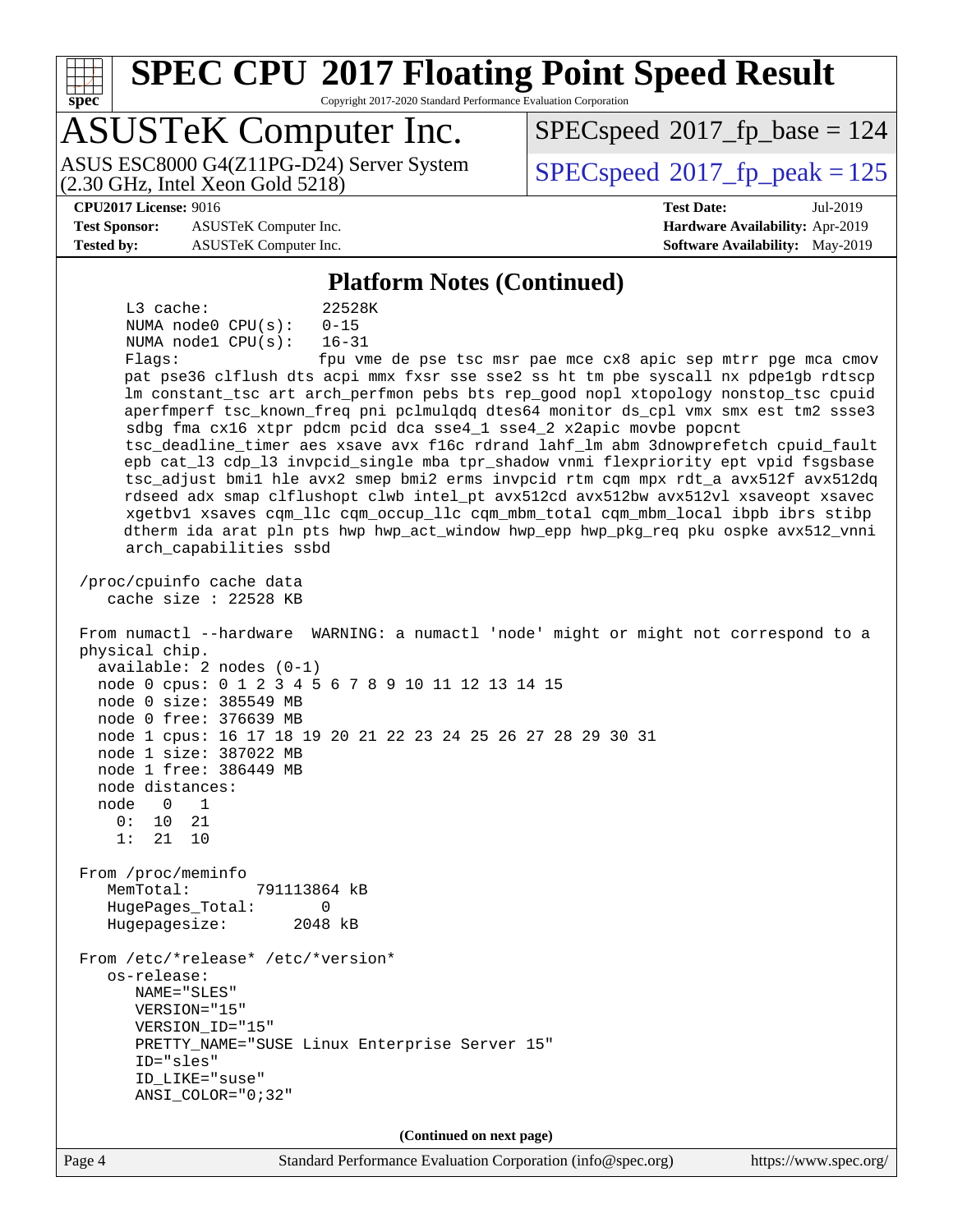

Copyright 2017-2020 Standard Performance Evaluation Corporation

# ASUSTeK Computer Inc.<br>ASUS ESC8000 G4(Z11PG-D24) Server System

(2.30 GHz, Intel Xeon Gold 5218)

[SPECspeed](http://www.spec.org/auto/cpu2017/Docs/result-fields.html#SPECspeed2017fpbase)<sup>®</sup>2017 fp base = 124

[SPECspeed](http://www.spec.org/auto/cpu2017/Docs/result-fields.html#SPECspeed2017fppeak)<sup>®</sup>2017 fp peak = 125

**[Test Sponsor:](http://www.spec.org/auto/cpu2017/Docs/result-fields.html#TestSponsor)** ASUSTeK Computer Inc. **[Hardware Availability:](http://www.spec.org/auto/cpu2017/Docs/result-fields.html#HardwareAvailability)** Apr-2019 **[Tested by:](http://www.spec.org/auto/cpu2017/Docs/result-fields.html#Testedby)** ASUSTeK Computer Inc. **[Software Availability:](http://www.spec.org/auto/cpu2017/Docs/result-fields.html#SoftwareAvailability)** May-2019

**[CPU2017 License:](http://www.spec.org/auto/cpu2017/Docs/result-fields.html#CPU2017License)** 9016 **[Test Date:](http://www.spec.org/auto/cpu2017/Docs/result-fields.html#TestDate)** Jul-2019

#### **[Platform Notes \(Continued\)](http://www.spec.org/auto/cpu2017/Docs/result-fields.html#PlatformNotes)**

CPE\_NAME="cpe:/o:suse:sles:15"

uname -a:

 Linux linux-gh78 4.12.14-23-default #1 SMP Tue May 29 21:04:44 UTC 2018 (cd0437b) x86\_64 x86\_64 x86\_64 GNU/Linux

Kernel self-reported vulnerability status:

 CVE-2017-5754 (Meltdown): Not affected CVE-2017-5753 (Spectre variant 1): Mitigation: \_\_user pointer sanitization CVE-2017-5715 (Spectre variant 2): Mitigation: Indirect Branch Restricted Speculation, IBPB, IBRS\_FW

run-level 3 Jul 1 17:33

 SPEC is set to: /spec2017\_19u4 Filesystem Type Size Used Avail Use% Mounted on /dev/sda4 xfs 929G 21G 908G 3% /

 Additional information from dmidecode follows. WARNING: Use caution when you interpret this section. The 'dmidecode' program reads system data which is "intended to allow hardware to be accurately determined", but the intent may not be met, as there are frequent changes to hardware, firmware, and the "DMTF SMBIOS" standard. BIOS American Megatrends Inc. 5102 02/11/2019 Memory:

24x Samsung M393A4K40CB2-CVF 32 GB 2 rank 2933, configured at 2666

(End of data from sysinfo program)

#### **[Compiler Version Notes](http://www.spec.org/auto/cpu2017/Docs/result-fields.html#CompilerVersionNotes)**

============================================================================== C | 619.lbm\_s(base, peak) 638.imagick\_s(base, peak) | 644.nab\_s(base, peak) ------------------------------------------------------------------------------ Intel(R) C Intel(R) 64 Compiler for applications running on Intel(R)  $64$ , Version 19.0.4.227 Build 20190416 Copyright (C) 1985-2019 Intel Corporation. All rights reserved. ------------------------------------------------------------------------------ ============================================================================== C++, C, Fortran | 607.cactuBSSN\_s(base, peak) ------------------------------------------------------------------------------ Intel(R) C++ Intel(R) 64 Compiler for applications running on Intel(R) 64, Version 19.0.4.227 Build 20190416 Copyright (C) 1985-2019 Intel Corporation. All rights reserved. **(Continued on next page)**

Page 5 Standard Performance Evaluation Corporation [\(info@spec.org\)](mailto:info@spec.org) <https://www.spec.org/>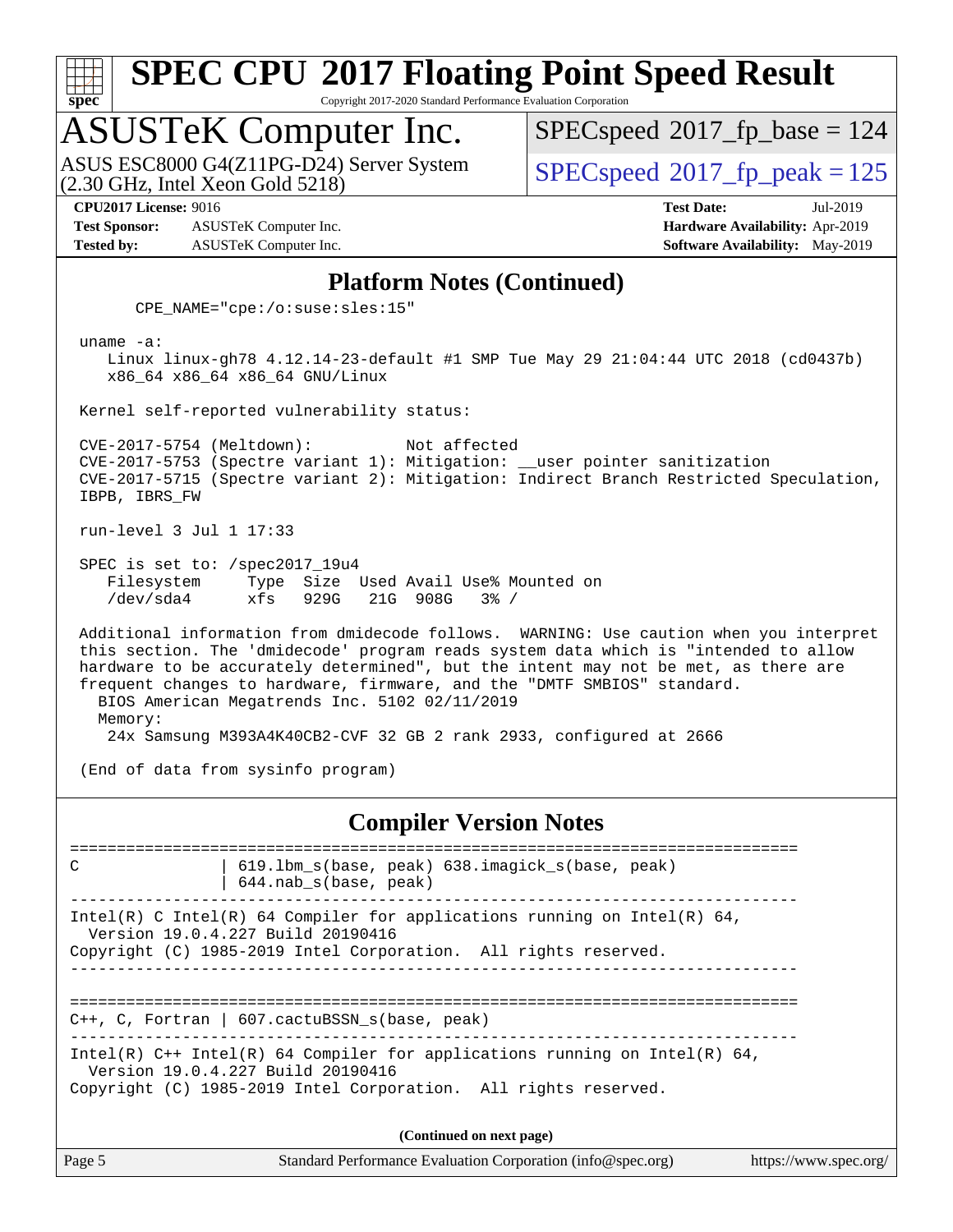

Copyright 2017-2020 Standard Performance Evaluation Corporation

## ASUSTeK Computer Inc.

(2.30 GHz, Intel Xeon Gold 5218) ASUS ESC8000 G4(Z11PG-D24) Server System  $SPECspeed@2017_fp\_peak = 125$  $SPECspeed@2017_fp\_peak = 125$ 

 $SPECspeed^{\circledcirc}2017_fp\_base = 124$  $SPECspeed^{\circledcirc}2017_fp\_base = 124$ 

**[Test Sponsor:](http://www.spec.org/auto/cpu2017/Docs/result-fields.html#TestSponsor)** ASUSTeK Computer Inc. **[Hardware Availability:](http://www.spec.org/auto/cpu2017/Docs/result-fields.html#HardwareAvailability)** Apr-2019 **[Tested by:](http://www.spec.org/auto/cpu2017/Docs/result-fields.html#Testedby)** ASUSTeK Computer Inc. **[Software Availability:](http://www.spec.org/auto/cpu2017/Docs/result-fields.html#SoftwareAvailability)** May-2019

**[CPU2017 License:](http://www.spec.org/auto/cpu2017/Docs/result-fields.html#CPU2017License)** 9016 **[Test Date:](http://www.spec.org/auto/cpu2017/Docs/result-fields.html#TestDate)** Jul-2019

#### **[Compiler Version Notes \(Continued\)](http://www.spec.org/auto/cpu2017/Docs/result-fields.html#CompilerVersionNotes)**

| Intel(R) C Intel(R) 64 Compiler for applications running on Intel(R) 64,<br>Version 19.0.4.227 Build 20190416                                                                            |                                                                                                                                                                                  |  |  |  |  |  |  |
|------------------------------------------------------------------------------------------------------------------------------------------------------------------------------------------|----------------------------------------------------------------------------------------------------------------------------------------------------------------------------------|--|--|--|--|--|--|
| Copyright (C) 1985-2019 Intel Corporation. All rights reserved.                                                                                                                          |                                                                                                                                                                                  |  |  |  |  |  |  |
| $Intel(R)$ Fortran Intel(R) 64 Compiler for applications running on Intel(R)<br>64, Version 19.0.4.227 Build 20190416                                                                    |                                                                                                                                                                                  |  |  |  |  |  |  |
| Copyright (C) 1985-2019 Intel Corporation. All rights reserved.                                                                                                                          |                                                                                                                                                                                  |  |  |  |  |  |  |
|                                                                                                                                                                                          |                                                                                                                                                                                  |  |  |  |  |  |  |
| Fortran                                                                                                                                                                                  | 603.bwaves s(base, peak) 649.fotonik3d s(base, peak)<br>$654.rows_s(base, peak)$                                                                                                 |  |  |  |  |  |  |
| $Intel(R)$ Fortran Intel(R) 64 Compiler for applications running on Intel(R)<br>64, Version 19.0.4.227 Build 20190416<br>Copyright (C) 1985-2019 Intel Corporation. All rights reserved. |                                                                                                                                                                                  |  |  |  |  |  |  |
|                                                                                                                                                                                          |                                                                                                                                                                                  |  |  |  |  |  |  |
| Fortran, C                                                                                                                                                                               | $\vert$ 621.wrf_s(base, peak) 627.cam4_s(base, peak)<br>$628. pop2_s(base, peak)$                                                                                                |  |  |  |  |  |  |
|                                                                                                                                                                                          | $Intel(R)$ Fortran Intel(R) 64 Compiler for applications running on Intel(R)<br>64, Version 19.0.4.227 Build 20190416                                                            |  |  |  |  |  |  |
|                                                                                                                                                                                          | Copyright (C) 1985-2019 Intel Corporation. All rights reserved.<br>Intel(R) C Intel(R) 64 Compiler for applications running on Intel(R) 64,<br>Version 19.0.4.227 Build 20190416 |  |  |  |  |  |  |
|                                                                                                                                                                                          | Copyright (C) 1985-2019 Intel Corporation. All rights reserved.                                                                                                                  |  |  |  |  |  |  |

#### **[Base Compiler Invocation](http://www.spec.org/auto/cpu2017/Docs/result-fields.html#BaseCompilerInvocation)**

[C benchmarks](http://www.spec.org/auto/cpu2017/Docs/result-fields.html#Cbenchmarks): [icc -m64 -std=c11](http://www.spec.org/cpu2017/results/res2019q3/cpu2017-20190722-16299.flags.html#user_CCbase_intel_icc_64bit_c11_33ee0cdaae7deeeab2a9725423ba97205ce30f63b9926c2519791662299b76a0318f32ddfffdc46587804de3178b4f9328c46fa7c2b0cd779d7a61945c91cd35)

[Fortran benchmarks](http://www.spec.org/auto/cpu2017/Docs/result-fields.html#Fortranbenchmarks): [ifort -m64](http://www.spec.org/cpu2017/results/res2019q3/cpu2017-20190722-16299.flags.html#user_FCbase_intel_ifort_64bit_24f2bb282fbaeffd6157abe4f878425411749daecae9a33200eee2bee2fe76f3b89351d69a8130dd5949958ce389cf37ff59a95e7a40d588e8d3a57e0c3fd751)

[Benchmarks using both Fortran and C](http://www.spec.org/auto/cpu2017/Docs/result-fields.html#BenchmarksusingbothFortranandC): [ifort -m64](http://www.spec.org/cpu2017/results/res2019q3/cpu2017-20190722-16299.flags.html#user_CC_FCbase_intel_ifort_64bit_24f2bb282fbaeffd6157abe4f878425411749daecae9a33200eee2bee2fe76f3b89351d69a8130dd5949958ce389cf37ff59a95e7a40d588e8d3a57e0c3fd751) [icc -m64 -std=c11](http://www.spec.org/cpu2017/results/res2019q3/cpu2017-20190722-16299.flags.html#user_CC_FCbase_intel_icc_64bit_c11_33ee0cdaae7deeeab2a9725423ba97205ce30f63b9926c2519791662299b76a0318f32ddfffdc46587804de3178b4f9328c46fa7c2b0cd779d7a61945c91cd35)

[Benchmarks using Fortran, C, and C++:](http://www.spec.org/auto/cpu2017/Docs/result-fields.html#BenchmarksusingFortranCandCXX) [icpc -m64](http://www.spec.org/cpu2017/results/res2019q3/cpu2017-20190722-16299.flags.html#user_CC_CXX_FCbase_intel_icpc_64bit_4ecb2543ae3f1412ef961e0650ca070fec7b7afdcd6ed48761b84423119d1bf6bdf5cad15b44d48e7256388bc77273b966e5eb805aefd121eb22e9299b2ec9d9) [icc -m64 -std=c11](http://www.spec.org/cpu2017/results/res2019q3/cpu2017-20190722-16299.flags.html#user_CC_CXX_FCbase_intel_icc_64bit_c11_33ee0cdaae7deeeab2a9725423ba97205ce30f63b9926c2519791662299b76a0318f32ddfffdc46587804de3178b4f9328c46fa7c2b0cd779d7a61945c91cd35) [ifort -m64](http://www.spec.org/cpu2017/results/res2019q3/cpu2017-20190722-16299.flags.html#user_CC_CXX_FCbase_intel_ifort_64bit_24f2bb282fbaeffd6157abe4f878425411749daecae9a33200eee2bee2fe76f3b89351d69a8130dd5949958ce389cf37ff59a95e7a40d588e8d3a57e0c3fd751)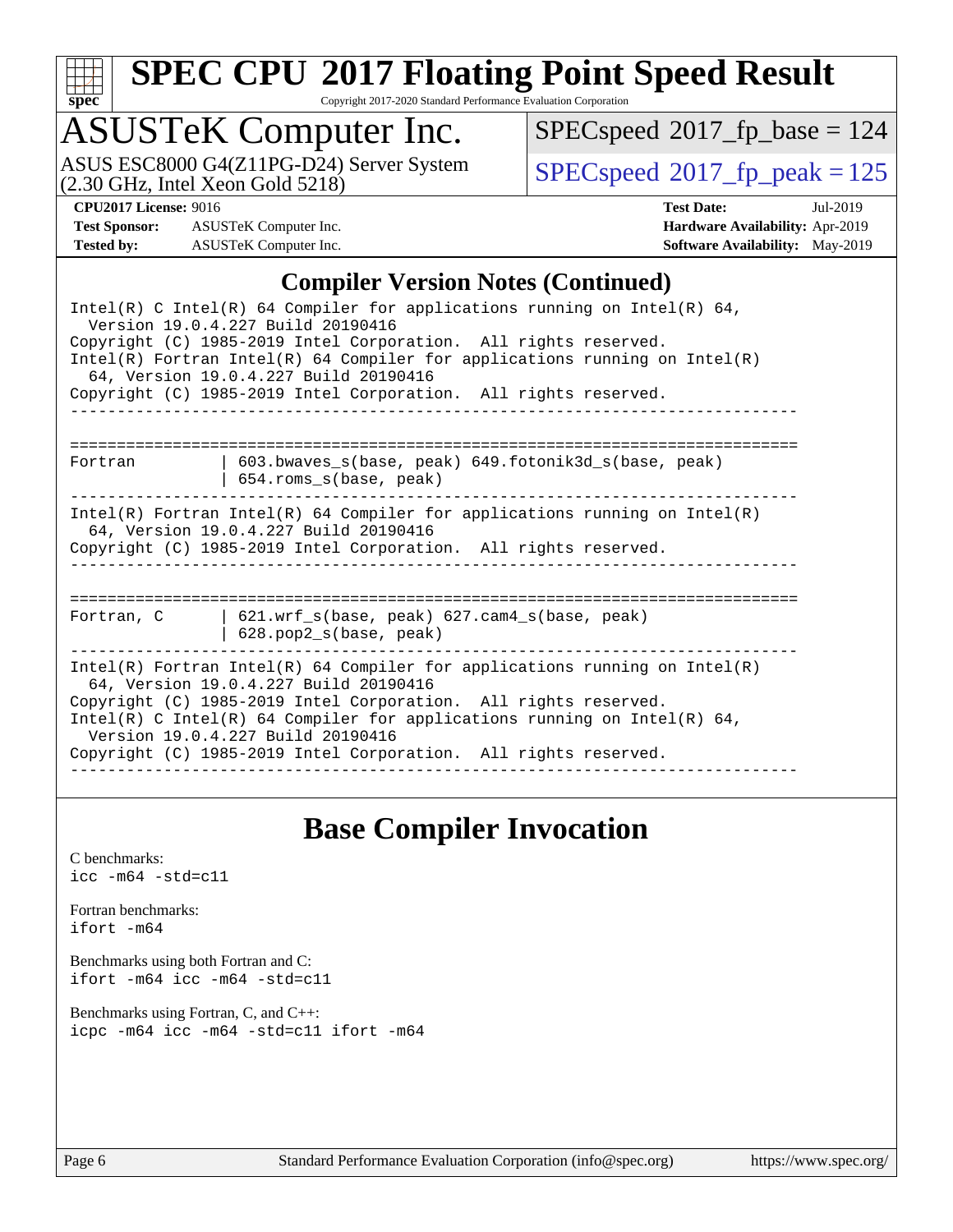

Copyright 2017-2020 Standard Performance Evaluation Corporation

## ASUSTeK Computer Inc.

(2.30 GHz, Intel Xeon Gold 5218) ASUS ESC8000 G4(Z11PG-D24) Server System  $S^{per}$  [SPECspeed](http://www.spec.org/auto/cpu2017/Docs/result-fields.html#SPECspeed2017fppeak)®2017 fp\_peak = 125

[SPECspeed](http://www.spec.org/auto/cpu2017/Docs/result-fields.html#SPECspeed2017fpbase)<sup>®</sup>2017 fp base = 124

**[Test Sponsor:](http://www.spec.org/auto/cpu2017/Docs/result-fields.html#TestSponsor)** ASUSTeK Computer Inc. **[Hardware Availability:](http://www.spec.org/auto/cpu2017/Docs/result-fields.html#HardwareAvailability)** Apr-2019 **[Tested by:](http://www.spec.org/auto/cpu2017/Docs/result-fields.html#Testedby)** ASUSTeK Computer Inc. **[Software Availability:](http://www.spec.org/auto/cpu2017/Docs/result-fields.html#SoftwareAvailability)** May-2019

**[CPU2017 License:](http://www.spec.org/auto/cpu2017/Docs/result-fields.html#CPU2017License)** 9016 **[Test Date:](http://www.spec.org/auto/cpu2017/Docs/result-fields.html#TestDate)** Jul-2019

#### **[Base Portability Flags](http://www.spec.org/auto/cpu2017/Docs/result-fields.html#BasePortabilityFlags)**

 603.bwaves\_s: [-DSPEC\\_LP64](http://www.spec.org/cpu2017/results/res2019q3/cpu2017-20190722-16299.flags.html#suite_basePORTABILITY603_bwaves_s_DSPEC_LP64) 607.cactuBSSN\_s: [-DSPEC\\_LP64](http://www.spec.org/cpu2017/results/res2019q3/cpu2017-20190722-16299.flags.html#suite_basePORTABILITY607_cactuBSSN_s_DSPEC_LP64) 619.lbm\_s: [-DSPEC\\_LP64](http://www.spec.org/cpu2017/results/res2019q3/cpu2017-20190722-16299.flags.html#suite_basePORTABILITY619_lbm_s_DSPEC_LP64) 621.wrf\_s: [-DSPEC\\_LP64](http://www.spec.org/cpu2017/results/res2019q3/cpu2017-20190722-16299.flags.html#suite_basePORTABILITY621_wrf_s_DSPEC_LP64) [-DSPEC\\_CASE\\_FLAG](http://www.spec.org/cpu2017/results/res2019q3/cpu2017-20190722-16299.flags.html#b621.wrf_s_baseCPORTABILITY_DSPEC_CASE_FLAG) [-convert big\\_endian](http://www.spec.org/cpu2017/results/res2019q3/cpu2017-20190722-16299.flags.html#user_baseFPORTABILITY621_wrf_s_convert_big_endian_c3194028bc08c63ac5d04de18c48ce6d347e4e562e8892b8bdbdc0214820426deb8554edfa529a3fb25a586e65a3d812c835984020483e7e73212c4d31a38223) 627.cam4\_s: [-DSPEC\\_LP64](http://www.spec.org/cpu2017/results/res2019q3/cpu2017-20190722-16299.flags.html#suite_basePORTABILITY627_cam4_s_DSPEC_LP64) [-DSPEC\\_CASE\\_FLAG](http://www.spec.org/cpu2017/results/res2019q3/cpu2017-20190722-16299.flags.html#b627.cam4_s_baseCPORTABILITY_DSPEC_CASE_FLAG) 628.pop2\_s: [-DSPEC\\_LP64](http://www.spec.org/cpu2017/results/res2019q3/cpu2017-20190722-16299.flags.html#suite_basePORTABILITY628_pop2_s_DSPEC_LP64) [-DSPEC\\_CASE\\_FLAG](http://www.spec.org/cpu2017/results/res2019q3/cpu2017-20190722-16299.flags.html#b628.pop2_s_baseCPORTABILITY_DSPEC_CASE_FLAG) [-convert big\\_endian](http://www.spec.org/cpu2017/results/res2019q3/cpu2017-20190722-16299.flags.html#user_baseFPORTABILITY628_pop2_s_convert_big_endian_c3194028bc08c63ac5d04de18c48ce6d347e4e562e8892b8bdbdc0214820426deb8554edfa529a3fb25a586e65a3d812c835984020483e7e73212c4d31a38223) [-assume byterecl](http://www.spec.org/cpu2017/results/res2019q3/cpu2017-20190722-16299.flags.html#user_baseFPORTABILITY628_pop2_s_assume_byterecl_7e47d18b9513cf18525430bbf0f2177aa9bf368bc7a059c09b2c06a34b53bd3447c950d3f8d6c70e3faf3a05c8557d66a5798b567902e8849adc142926523472) 638.imagick\_s: [-DSPEC\\_LP64](http://www.spec.org/cpu2017/results/res2019q3/cpu2017-20190722-16299.flags.html#suite_basePORTABILITY638_imagick_s_DSPEC_LP64) 644.nab\_s: [-DSPEC\\_LP64](http://www.spec.org/cpu2017/results/res2019q3/cpu2017-20190722-16299.flags.html#suite_basePORTABILITY644_nab_s_DSPEC_LP64) 649.fotonik3d\_s: [-DSPEC\\_LP64](http://www.spec.org/cpu2017/results/res2019q3/cpu2017-20190722-16299.flags.html#suite_basePORTABILITY649_fotonik3d_s_DSPEC_LP64) 654.roms\_s: [-DSPEC\\_LP64](http://www.spec.org/cpu2017/results/res2019q3/cpu2017-20190722-16299.flags.html#suite_basePORTABILITY654_roms_s_DSPEC_LP64)

### **[Base Optimization Flags](http://www.spec.org/auto/cpu2017/Docs/result-fields.html#BaseOptimizationFlags)**

[C benchmarks](http://www.spec.org/auto/cpu2017/Docs/result-fields.html#Cbenchmarks):

[-xCORE-AVX512](http://www.spec.org/cpu2017/results/res2019q3/cpu2017-20190722-16299.flags.html#user_CCbase_f-xCORE-AVX512) [-ipo](http://www.spec.org/cpu2017/results/res2019q3/cpu2017-20190722-16299.flags.html#user_CCbase_f-ipo) [-O3](http://www.spec.org/cpu2017/results/res2019q3/cpu2017-20190722-16299.flags.html#user_CCbase_f-O3) [-no-prec-div](http://www.spec.org/cpu2017/results/res2019q3/cpu2017-20190722-16299.flags.html#user_CCbase_f-no-prec-div) [-qopt-prefetch](http://www.spec.org/cpu2017/results/res2019q3/cpu2017-20190722-16299.flags.html#user_CCbase_f-qopt-prefetch) [-ffinite-math-only](http://www.spec.org/cpu2017/results/res2019q3/cpu2017-20190722-16299.flags.html#user_CCbase_f_finite_math_only_cb91587bd2077682c4b38af759c288ed7c732db004271a9512da14a4f8007909a5f1427ecbf1a0fb78ff2a814402c6114ac565ca162485bbcae155b5e4258871) [-qopt-mem-layout-trans=4](http://www.spec.org/cpu2017/results/res2019q3/cpu2017-20190722-16299.flags.html#user_CCbase_f-qopt-mem-layout-trans_fa39e755916c150a61361b7846f310bcdf6f04e385ef281cadf3647acec3f0ae266d1a1d22d972a7087a248fd4e6ca390a3634700869573d231a252c784941a8) [-qopenmp](http://www.spec.org/cpu2017/results/res2019q3/cpu2017-20190722-16299.flags.html#user_CCbase_qopenmp_16be0c44f24f464004c6784a7acb94aca937f053568ce72f94b139a11c7c168634a55f6653758ddd83bcf7b8463e8028bb0b48b77bcddc6b78d5d95bb1df2967) [-DSPEC\\_OPENMP](http://www.spec.org/cpu2017/results/res2019q3/cpu2017-20190722-16299.flags.html#suite_CCbase_DSPEC_OPENMP)

[Fortran benchmarks](http://www.spec.org/auto/cpu2017/Docs/result-fields.html#Fortranbenchmarks):

[-DSPEC\\_OPENMP](http://www.spec.org/cpu2017/results/res2019q3/cpu2017-20190722-16299.flags.html#suite_FCbase_DSPEC_OPENMP) [-xCORE-AVX512](http://www.spec.org/cpu2017/results/res2019q3/cpu2017-20190722-16299.flags.html#user_FCbase_f-xCORE-AVX512) [-ipo](http://www.spec.org/cpu2017/results/res2019q3/cpu2017-20190722-16299.flags.html#user_FCbase_f-ipo) [-O3](http://www.spec.org/cpu2017/results/res2019q3/cpu2017-20190722-16299.flags.html#user_FCbase_f-O3) [-no-prec-div](http://www.spec.org/cpu2017/results/res2019q3/cpu2017-20190722-16299.flags.html#user_FCbase_f-no-prec-div) [-qopt-prefetch](http://www.spec.org/cpu2017/results/res2019q3/cpu2017-20190722-16299.flags.html#user_FCbase_f-qopt-prefetch) [-ffinite-math-only](http://www.spec.org/cpu2017/results/res2019q3/cpu2017-20190722-16299.flags.html#user_FCbase_f_finite_math_only_cb91587bd2077682c4b38af759c288ed7c732db004271a9512da14a4f8007909a5f1427ecbf1a0fb78ff2a814402c6114ac565ca162485bbcae155b5e4258871) [-qopt-mem-layout-trans=4](http://www.spec.org/cpu2017/results/res2019q3/cpu2017-20190722-16299.flags.html#user_FCbase_f-qopt-mem-layout-trans_fa39e755916c150a61361b7846f310bcdf6f04e385ef281cadf3647acec3f0ae266d1a1d22d972a7087a248fd4e6ca390a3634700869573d231a252c784941a8) [-qopenmp](http://www.spec.org/cpu2017/results/res2019q3/cpu2017-20190722-16299.flags.html#user_FCbase_qopenmp_16be0c44f24f464004c6784a7acb94aca937f053568ce72f94b139a11c7c168634a55f6653758ddd83bcf7b8463e8028bb0b48b77bcddc6b78d5d95bb1df2967) [-nostandard-realloc-lhs](http://www.spec.org/cpu2017/results/res2019q3/cpu2017-20190722-16299.flags.html#user_FCbase_f_2003_std_realloc_82b4557e90729c0f113870c07e44d33d6f5a304b4f63d4c15d2d0f1fab99f5daaed73bdb9275d9ae411527f28b936061aa8b9c8f2d63842963b95c9dd6426b8a)

[Benchmarks using both Fortran and C](http://www.spec.org/auto/cpu2017/Docs/result-fields.html#BenchmarksusingbothFortranandC):

[-xCORE-AVX512](http://www.spec.org/cpu2017/results/res2019q3/cpu2017-20190722-16299.flags.html#user_CC_FCbase_f-xCORE-AVX512) [-ipo](http://www.spec.org/cpu2017/results/res2019q3/cpu2017-20190722-16299.flags.html#user_CC_FCbase_f-ipo) [-O3](http://www.spec.org/cpu2017/results/res2019q3/cpu2017-20190722-16299.flags.html#user_CC_FCbase_f-O3) [-no-prec-div](http://www.spec.org/cpu2017/results/res2019q3/cpu2017-20190722-16299.flags.html#user_CC_FCbase_f-no-prec-div) [-qopt-prefetch](http://www.spec.org/cpu2017/results/res2019q3/cpu2017-20190722-16299.flags.html#user_CC_FCbase_f-qopt-prefetch) [-ffinite-math-only](http://www.spec.org/cpu2017/results/res2019q3/cpu2017-20190722-16299.flags.html#user_CC_FCbase_f_finite_math_only_cb91587bd2077682c4b38af759c288ed7c732db004271a9512da14a4f8007909a5f1427ecbf1a0fb78ff2a814402c6114ac565ca162485bbcae155b5e4258871) [-qopt-mem-layout-trans=4](http://www.spec.org/cpu2017/results/res2019q3/cpu2017-20190722-16299.flags.html#user_CC_FCbase_f-qopt-mem-layout-trans_fa39e755916c150a61361b7846f310bcdf6f04e385ef281cadf3647acec3f0ae266d1a1d22d972a7087a248fd4e6ca390a3634700869573d231a252c784941a8) [-qopenmp](http://www.spec.org/cpu2017/results/res2019q3/cpu2017-20190722-16299.flags.html#user_CC_FCbase_qopenmp_16be0c44f24f464004c6784a7acb94aca937f053568ce72f94b139a11c7c168634a55f6653758ddd83bcf7b8463e8028bb0b48b77bcddc6b78d5d95bb1df2967) [-DSPEC\\_OPENMP](http://www.spec.org/cpu2017/results/res2019q3/cpu2017-20190722-16299.flags.html#suite_CC_FCbase_DSPEC_OPENMP) [-nostandard-realloc-lhs](http://www.spec.org/cpu2017/results/res2019q3/cpu2017-20190722-16299.flags.html#user_CC_FCbase_f_2003_std_realloc_82b4557e90729c0f113870c07e44d33d6f5a304b4f63d4c15d2d0f1fab99f5daaed73bdb9275d9ae411527f28b936061aa8b9c8f2d63842963b95c9dd6426b8a)

[Benchmarks using Fortran, C, and C++:](http://www.spec.org/auto/cpu2017/Docs/result-fields.html#BenchmarksusingFortranCandCXX)

[-xCORE-AVX512](http://www.spec.org/cpu2017/results/res2019q3/cpu2017-20190722-16299.flags.html#user_CC_CXX_FCbase_f-xCORE-AVX512) [-ipo](http://www.spec.org/cpu2017/results/res2019q3/cpu2017-20190722-16299.flags.html#user_CC_CXX_FCbase_f-ipo) [-O3](http://www.spec.org/cpu2017/results/res2019q3/cpu2017-20190722-16299.flags.html#user_CC_CXX_FCbase_f-O3) [-no-prec-div](http://www.spec.org/cpu2017/results/res2019q3/cpu2017-20190722-16299.flags.html#user_CC_CXX_FCbase_f-no-prec-div) [-qopt-prefetch](http://www.spec.org/cpu2017/results/res2019q3/cpu2017-20190722-16299.flags.html#user_CC_CXX_FCbase_f-qopt-prefetch) [-ffinite-math-only](http://www.spec.org/cpu2017/results/res2019q3/cpu2017-20190722-16299.flags.html#user_CC_CXX_FCbase_f_finite_math_only_cb91587bd2077682c4b38af759c288ed7c732db004271a9512da14a4f8007909a5f1427ecbf1a0fb78ff2a814402c6114ac565ca162485bbcae155b5e4258871) [-qopt-mem-layout-trans=4](http://www.spec.org/cpu2017/results/res2019q3/cpu2017-20190722-16299.flags.html#user_CC_CXX_FCbase_f-qopt-mem-layout-trans_fa39e755916c150a61361b7846f310bcdf6f04e385ef281cadf3647acec3f0ae266d1a1d22d972a7087a248fd4e6ca390a3634700869573d231a252c784941a8) [-qopenmp](http://www.spec.org/cpu2017/results/res2019q3/cpu2017-20190722-16299.flags.html#user_CC_CXX_FCbase_qopenmp_16be0c44f24f464004c6784a7acb94aca937f053568ce72f94b139a11c7c168634a55f6653758ddd83bcf7b8463e8028bb0b48b77bcddc6b78d5d95bb1df2967) [-DSPEC\\_OPENMP](http://www.spec.org/cpu2017/results/res2019q3/cpu2017-20190722-16299.flags.html#suite_CC_CXX_FCbase_DSPEC_OPENMP) [-nostandard-realloc-lhs](http://www.spec.org/cpu2017/results/res2019q3/cpu2017-20190722-16299.flags.html#user_CC_CXX_FCbase_f_2003_std_realloc_82b4557e90729c0f113870c07e44d33d6f5a304b4f63d4c15d2d0f1fab99f5daaed73bdb9275d9ae411527f28b936061aa8b9c8f2d63842963b95c9dd6426b8a)

### **[Peak Compiler Invocation](http://www.spec.org/auto/cpu2017/Docs/result-fields.html#PeakCompilerInvocation)**

[C benchmarks](http://www.spec.org/auto/cpu2017/Docs/result-fields.html#Cbenchmarks): [icc -m64 -std=c11](http://www.spec.org/cpu2017/results/res2019q3/cpu2017-20190722-16299.flags.html#user_CCpeak_intel_icc_64bit_c11_33ee0cdaae7deeeab2a9725423ba97205ce30f63b9926c2519791662299b76a0318f32ddfffdc46587804de3178b4f9328c46fa7c2b0cd779d7a61945c91cd35)

[Fortran benchmarks](http://www.spec.org/auto/cpu2017/Docs/result-fields.html#Fortranbenchmarks): [ifort -m64](http://www.spec.org/cpu2017/results/res2019q3/cpu2017-20190722-16299.flags.html#user_FCpeak_intel_ifort_64bit_24f2bb282fbaeffd6157abe4f878425411749daecae9a33200eee2bee2fe76f3b89351d69a8130dd5949958ce389cf37ff59a95e7a40d588e8d3a57e0c3fd751)

**(Continued on next page)**

Page 7 Standard Performance Evaluation Corporation [\(info@spec.org\)](mailto:info@spec.org) <https://www.spec.org/>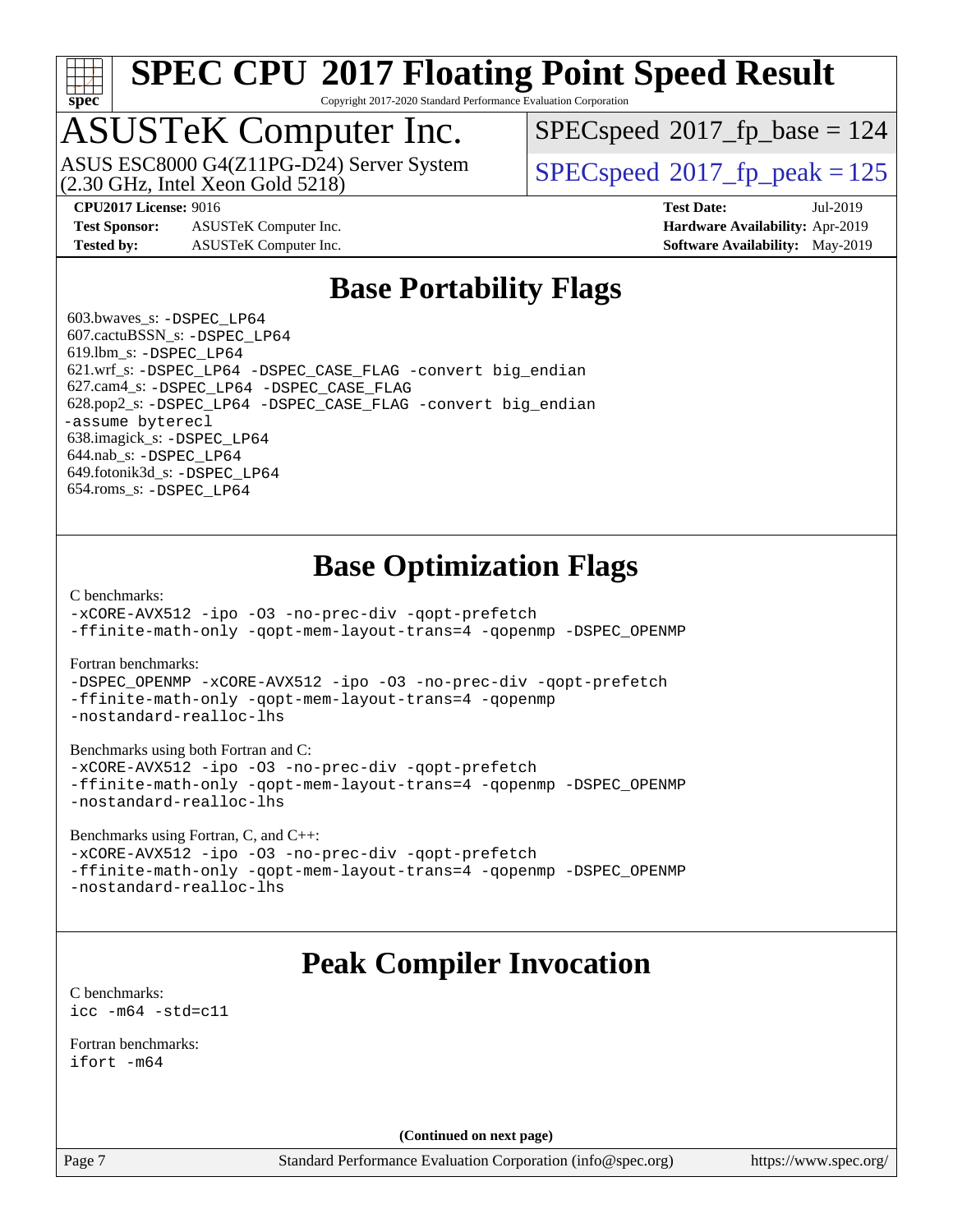

Copyright 2017-2020 Standard Performance Evaluation Corporation

## ASUSTeK Computer Inc.

(2.30 GHz, Intel Xeon Gold 5218) ASUS ESC8000 G4(Z11PG-D24) Server System  $SPECspeed@2017$  $SPECspeed@2017$  fp\_peak = 125

[SPECspeed](http://www.spec.org/auto/cpu2017/Docs/result-fields.html#SPECspeed2017fpbase)<sup>®</sup>2017 fp base = 124

**[Test Sponsor:](http://www.spec.org/auto/cpu2017/Docs/result-fields.html#TestSponsor)** ASUSTeK Computer Inc. **[Hardware Availability:](http://www.spec.org/auto/cpu2017/Docs/result-fields.html#HardwareAvailability)** Apr-2019 **[Tested by:](http://www.spec.org/auto/cpu2017/Docs/result-fields.html#Testedby)** ASUSTeK Computer Inc. **[Software Availability:](http://www.spec.org/auto/cpu2017/Docs/result-fields.html#SoftwareAvailability)** May-2019

**[CPU2017 License:](http://www.spec.org/auto/cpu2017/Docs/result-fields.html#CPU2017License)** 9016 **[Test Date:](http://www.spec.org/auto/cpu2017/Docs/result-fields.html#TestDate)** Jul-2019

### **[Peak Compiler Invocation \(Continued\)](http://www.spec.org/auto/cpu2017/Docs/result-fields.html#PeakCompilerInvocation)**

[Benchmarks using both Fortran and C](http://www.spec.org/auto/cpu2017/Docs/result-fields.html#BenchmarksusingbothFortranandC): [ifort -m64](http://www.spec.org/cpu2017/results/res2019q3/cpu2017-20190722-16299.flags.html#user_CC_FCpeak_intel_ifort_64bit_24f2bb282fbaeffd6157abe4f878425411749daecae9a33200eee2bee2fe76f3b89351d69a8130dd5949958ce389cf37ff59a95e7a40d588e8d3a57e0c3fd751) [icc -m64 -std=c11](http://www.spec.org/cpu2017/results/res2019q3/cpu2017-20190722-16299.flags.html#user_CC_FCpeak_intel_icc_64bit_c11_33ee0cdaae7deeeab2a9725423ba97205ce30f63b9926c2519791662299b76a0318f32ddfffdc46587804de3178b4f9328c46fa7c2b0cd779d7a61945c91cd35)

[Benchmarks using Fortran, C, and C++:](http://www.spec.org/auto/cpu2017/Docs/result-fields.html#BenchmarksusingFortranCandCXX) [icpc -m64](http://www.spec.org/cpu2017/results/res2019q3/cpu2017-20190722-16299.flags.html#user_CC_CXX_FCpeak_intel_icpc_64bit_4ecb2543ae3f1412ef961e0650ca070fec7b7afdcd6ed48761b84423119d1bf6bdf5cad15b44d48e7256388bc77273b966e5eb805aefd121eb22e9299b2ec9d9) [icc -m64 -std=c11](http://www.spec.org/cpu2017/results/res2019q3/cpu2017-20190722-16299.flags.html#user_CC_CXX_FCpeak_intel_icc_64bit_c11_33ee0cdaae7deeeab2a9725423ba97205ce30f63b9926c2519791662299b76a0318f32ddfffdc46587804de3178b4f9328c46fa7c2b0cd779d7a61945c91cd35) [ifort -m64](http://www.spec.org/cpu2017/results/res2019q3/cpu2017-20190722-16299.flags.html#user_CC_CXX_FCpeak_intel_ifort_64bit_24f2bb282fbaeffd6157abe4f878425411749daecae9a33200eee2bee2fe76f3b89351d69a8130dd5949958ce389cf37ff59a95e7a40d588e8d3a57e0c3fd751)

#### **[Peak Portability Flags](http://www.spec.org/auto/cpu2017/Docs/result-fields.html#PeakPortabilityFlags)**

Same as Base Portability Flags

#### **[Peak Optimization Flags](http://www.spec.org/auto/cpu2017/Docs/result-fields.html#PeakOptimizationFlags)**

[C benchmarks](http://www.spec.org/auto/cpu2017/Docs/result-fields.html#Cbenchmarks):

[-xCORE-AVX512](http://www.spec.org/cpu2017/results/res2019q3/cpu2017-20190722-16299.flags.html#user_CCpeak_f-xCORE-AVX512) [-ipo](http://www.spec.org/cpu2017/results/res2019q3/cpu2017-20190722-16299.flags.html#user_CCpeak_f-ipo) [-O3](http://www.spec.org/cpu2017/results/res2019q3/cpu2017-20190722-16299.flags.html#user_CCpeak_f-O3) [-no-prec-div](http://www.spec.org/cpu2017/results/res2019q3/cpu2017-20190722-16299.flags.html#user_CCpeak_f-no-prec-div) [-qopt-prefetch](http://www.spec.org/cpu2017/results/res2019q3/cpu2017-20190722-16299.flags.html#user_CCpeak_f-qopt-prefetch) [-ffinite-math-only](http://www.spec.org/cpu2017/results/res2019q3/cpu2017-20190722-16299.flags.html#user_CCpeak_f_finite_math_only_cb91587bd2077682c4b38af759c288ed7c732db004271a9512da14a4f8007909a5f1427ecbf1a0fb78ff2a814402c6114ac565ca162485bbcae155b5e4258871) [-qopt-mem-layout-trans=4](http://www.spec.org/cpu2017/results/res2019q3/cpu2017-20190722-16299.flags.html#user_CCpeak_f-qopt-mem-layout-trans_fa39e755916c150a61361b7846f310bcdf6f04e385ef281cadf3647acec3f0ae266d1a1d22d972a7087a248fd4e6ca390a3634700869573d231a252c784941a8) [-qopenmp](http://www.spec.org/cpu2017/results/res2019q3/cpu2017-20190722-16299.flags.html#user_CCpeak_qopenmp_16be0c44f24f464004c6784a7acb94aca937f053568ce72f94b139a11c7c168634a55f6653758ddd83bcf7b8463e8028bb0b48b77bcddc6b78d5d95bb1df2967) [-DSPEC\\_OPENMP](http://www.spec.org/cpu2017/results/res2019q3/cpu2017-20190722-16299.flags.html#suite_CCpeak_DSPEC_OPENMP)

[Fortran benchmarks](http://www.spec.org/auto/cpu2017/Docs/result-fields.html#Fortranbenchmarks):

 603.bwaves\_s: [-prof-gen](http://www.spec.org/cpu2017/results/res2019q3/cpu2017-20190722-16299.flags.html#user_peakPASS1_FFLAGSPASS1_LDFLAGS603_bwaves_s_prof_gen_5aa4926d6013ddb2a31985c654b3eb18169fc0c6952a63635c234f711e6e63dd76e94ad52365559451ec499a2cdb89e4dc58ba4c67ef54ca681ffbe1461d6b36)(pass 1) [-prof-use](http://www.spec.org/cpu2017/results/res2019q3/cpu2017-20190722-16299.flags.html#user_peakPASS2_FFLAGSPASS2_LDFLAGS603_bwaves_s_prof_use_1a21ceae95f36a2b53c25747139a6c16ca95bd9def2a207b4f0849963b97e94f5260e30a0c64f4bb623698870e679ca08317ef8150905d41bd88c6f78df73f19)(pass 2) [-DSPEC\\_SUPPRESS\\_OPENMP](http://www.spec.org/cpu2017/results/res2019q3/cpu2017-20190722-16299.flags.html#suite_peakPASS1_FOPTIMIZE603_bwaves_s_DSPEC_SUPPRESS_OPENMP) [-DSPEC\\_OPENMP](http://www.spec.org/cpu2017/results/res2019q3/cpu2017-20190722-16299.flags.html#suite_peakPASS2_FOPTIMIZE603_bwaves_s_DSPEC_OPENMP) [-O2](http://www.spec.org/cpu2017/results/res2019q3/cpu2017-20190722-16299.flags.html#user_peakPASS1_FOPTIMIZE603_bwaves_s_f-O2) [-xCORE-AVX512](http://www.spec.org/cpu2017/results/res2019q3/cpu2017-20190722-16299.flags.html#user_peakPASS2_FOPTIMIZE603_bwaves_s_f-xCORE-AVX512) [-qopt-prefetch](http://www.spec.org/cpu2017/results/res2019q3/cpu2017-20190722-16299.flags.html#user_peakPASS1_FOPTIMIZEPASS2_FOPTIMIZE603_bwaves_s_f-qopt-prefetch) [-ipo](http://www.spec.org/cpu2017/results/res2019q3/cpu2017-20190722-16299.flags.html#user_peakPASS2_FOPTIMIZE603_bwaves_s_f-ipo) [-O3](http://www.spec.org/cpu2017/results/res2019q3/cpu2017-20190722-16299.flags.html#user_peakPASS2_FOPTIMIZE603_bwaves_s_f-O3) [-ffinite-math-only](http://www.spec.org/cpu2017/results/res2019q3/cpu2017-20190722-16299.flags.html#user_peakPASS1_FOPTIMIZEPASS2_FOPTIMIZE603_bwaves_s_f_finite_math_only_cb91587bd2077682c4b38af759c288ed7c732db004271a9512da14a4f8007909a5f1427ecbf1a0fb78ff2a814402c6114ac565ca162485bbcae155b5e4258871) [-no-prec-div](http://www.spec.org/cpu2017/results/res2019q3/cpu2017-20190722-16299.flags.html#user_peakPASS2_FOPTIMIZE603_bwaves_s_f-no-prec-div) [-qopt-mem-layout-trans=4](http://www.spec.org/cpu2017/results/res2019q3/cpu2017-20190722-16299.flags.html#user_peakPASS1_FOPTIMIZEPASS2_FOPTIMIZE603_bwaves_s_f-qopt-mem-layout-trans_fa39e755916c150a61361b7846f310bcdf6f04e385ef281cadf3647acec3f0ae266d1a1d22d972a7087a248fd4e6ca390a3634700869573d231a252c784941a8) [-qopenmp](http://www.spec.org/cpu2017/results/res2019q3/cpu2017-20190722-16299.flags.html#user_peakPASS2_FOPTIMIZE603_bwaves_s_qopenmp_16be0c44f24f464004c6784a7acb94aca937f053568ce72f94b139a11c7c168634a55f6653758ddd83bcf7b8463e8028bb0b48b77bcddc6b78d5d95bb1df2967) [-nostandard-realloc-lhs](http://www.spec.org/cpu2017/results/res2019q3/cpu2017-20190722-16299.flags.html#user_peakEXTRA_FOPTIMIZE603_bwaves_s_f_2003_std_realloc_82b4557e90729c0f113870c07e44d33d6f5a304b4f63d4c15d2d0f1fab99f5daaed73bdb9275d9ae411527f28b936061aa8b9c8f2d63842963b95c9dd6426b8a)

649.fotonik3d\_s: Same as 603.bwaves\_s

 654.roms\_s: [-DSPEC\\_OPENMP](http://www.spec.org/cpu2017/results/res2019q3/cpu2017-20190722-16299.flags.html#suite_peakFOPTIMIZE654_roms_s_DSPEC_OPENMP) [-xCORE-AVX512](http://www.spec.org/cpu2017/results/res2019q3/cpu2017-20190722-16299.flags.html#user_peakFOPTIMIZE654_roms_s_f-xCORE-AVX512) [-ipo](http://www.spec.org/cpu2017/results/res2019q3/cpu2017-20190722-16299.flags.html#user_peakFOPTIMIZE654_roms_s_f-ipo) [-O3](http://www.spec.org/cpu2017/results/res2019q3/cpu2017-20190722-16299.flags.html#user_peakFOPTIMIZE654_roms_s_f-O3) [-no-prec-div](http://www.spec.org/cpu2017/results/res2019q3/cpu2017-20190722-16299.flags.html#user_peakFOPTIMIZE654_roms_s_f-no-prec-div) [-qopt-prefetch](http://www.spec.org/cpu2017/results/res2019q3/cpu2017-20190722-16299.flags.html#user_peakFOPTIMIZE654_roms_s_f-qopt-prefetch) [-ffinite-math-only](http://www.spec.org/cpu2017/results/res2019q3/cpu2017-20190722-16299.flags.html#user_peakFOPTIMIZE654_roms_s_f_finite_math_only_cb91587bd2077682c4b38af759c288ed7c732db004271a9512da14a4f8007909a5f1427ecbf1a0fb78ff2a814402c6114ac565ca162485bbcae155b5e4258871) [-qopt-mem-layout-trans=4](http://www.spec.org/cpu2017/results/res2019q3/cpu2017-20190722-16299.flags.html#user_peakFOPTIMIZE654_roms_s_f-qopt-mem-layout-trans_fa39e755916c150a61361b7846f310bcdf6f04e385ef281cadf3647acec3f0ae266d1a1d22d972a7087a248fd4e6ca390a3634700869573d231a252c784941a8) [-qopenmp](http://www.spec.org/cpu2017/results/res2019q3/cpu2017-20190722-16299.flags.html#user_peakFOPTIMIZE654_roms_s_qopenmp_16be0c44f24f464004c6784a7acb94aca937f053568ce72f94b139a11c7c168634a55f6653758ddd83bcf7b8463e8028bb0b48b77bcddc6b78d5d95bb1df2967) [-nostandard-realloc-lhs](http://www.spec.org/cpu2017/results/res2019q3/cpu2017-20190722-16299.flags.html#user_peakEXTRA_FOPTIMIZE654_roms_s_f_2003_std_realloc_82b4557e90729c0f113870c07e44d33d6f5a304b4f63d4c15d2d0f1fab99f5daaed73bdb9275d9ae411527f28b936061aa8b9c8f2d63842963b95c9dd6426b8a)

[Benchmarks using both Fortran and C](http://www.spec.org/auto/cpu2017/Docs/result-fields.html#BenchmarksusingbothFortranandC):

 621.wrf\_s: [-prof-gen](http://www.spec.org/cpu2017/results/res2019q3/cpu2017-20190722-16299.flags.html#user_peakPASS1_CFLAGSPASS1_FFLAGSPASS1_LDFLAGS621_wrf_s_prof_gen_5aa4926d6013ddb2a31985c654b3eb18169fc0c6952a63635c234f711e6e63dd76e94ad52365559451ec499a2cdb89e4dc58ba4c67ef54ca681ffbe1461d6b36)(pass 1) [-prof-use](http://www.spec.org/cpu2017/results/res2019q3/cpu2017-20190722-16299.flags.html#user_peakPASS2_CFLAGSPASS2_FFLAGSPASS2_LDFLAGS621_wrf_s_prof_use_1a21ceae95f36a2b53c25747139a6c16ca95bd9def2a207b4f0849963b97e94f5260e30a0c64f4bb623698870e679ca08317ef8150905d41bd88c6f78df73f19)(pass 2) [-O2](http://www.spec.org/cpu2017/results/res2019q3/cpu2017-20190722-16299.flags.html#user_peakPASS1_COPTIMIZEPASS1_FOPTIMIZE621_wrf_s_f-O2) [-xCORE-AVX512](http://www.spec.org/cpu2017/results/res2019q3/cpu2017-20190722-16299.flags.html#user_peakPASS2_COPTIMIZEPASS2_FOPTIMIZE621_wrf_s_f-xCORE-AVX512) [-qopt-prefetch](http://www.spec.org/cpu2017/results/res2019q3/cpu2017-20190722-16299.flags.html#user_peakPASS1_COPTIMIZEPASS1_FOPTIMIZEPASS2_COPTIMIZEPASS2_FOPTIMIZE621_wrf_s_f-qopt-prefetch) [-ipo](http://www.spec.org/cpu2017/results/res2019q3/cpu2017-20190722-16299.flags.html#user_peakPASS2_COPTIMIZEPASS2_FOPTIMIZE621_wrf_s_f-ipo) [-O3](http://www.spec.org/cpu2017/results/res2019q3/cpu2017-20190722-16299.flags.html#user_peakPASS2_COPTIMIZEPASS2_FOPTIMIZE621_wrf_s_f-O3) [-ffinite-math-only](http://www.spec.org/cpu2017/results/res2019q3/cpu2017-20190722-16299.flags.html#user_peakPASS1_COPTIMIZEPASS1_FOPTIMIZEPASS2_COPTIMIZEPASS2_FOPTIMIZE621_wrf_s_f_finite_math_only_cb91587bd2077682c4b38af759c288ed7c732db004271a9512da14a4f8007909a5f1427ecbf1a0fb78ff2a814402c6114ac565ca162485bbcae155b5e4258871) [-no-prec-div](http://www.spec.org/cpu2017/results/res2019q3/cpu2017-20190722-16299.flags.html#user_peakPASS2_COPTIMIZEPASS2_FOPTIMIZE621_wrf_s_f-no-prec-div) [-qopt-mem-layout-trans=4](http://www.spec.org/cpu2017/results/res2019q3/cpu2017-20190722-16299.flags.html#user_peakPASS1_COPTIMIZEPASS1_FOPTIMIZEPASS2_COPTIMIZEPASS2_FOPTIMIZE621_wrf_s_f-qopt-mem-layout-trans_fa39e755916c150a61361b7846f310bcdf6f04e385ef281cadf3647acec3f0ae266d1a1d22d972a7087a248fd4e6ca390a3634700869573d231a252c784941a8) [-DSPEC\\_SUPPRESS\\_OPENMP](http://www.spec.org/cpu2017/results/res2019q3/cpu2017-20190722-16299.flags.html#suite_peakPASS1_COPTIMIZEPASS1_FOPTIMIZE621_wrf_s_DSPEC_SUPPRESS_OPENMP) [-qopenmp](http://www.spec.org/cpu2017/results/res2019q3/cpu2017-20190722-16299.flags.html#user_peakPASS2_COPTIMIZEPASS2_FOPTIMIZE621_wrf_s_qopenmp_16be0c44f24f464004c6784a7acb94aca937f053568ce72f94b139a11c7c168634a55f6653758ddd83bcf7b8463e8028bb0b48b77bcddc6b78d5d95bb1df2967) [-DSPEC\\_OPENMP](http://www.spec.org/cpu2017/results/res2019q3/cpu2017-20190722-16299.flags.html#suite_peakPASS2_COPTIMIZEPASS2_FOPTIMIZE621_wrf_s_DSPEC_OPENMP) [-nostandard-realloc-lhs](http://www.spec.org/cpu2017/results/res2019q3/cpu2017-20190722-16299.flags.html#user_peakEXTRA_FOPTIMIZE621_wrf_s_f_2003_std_realloc_82b4557e90729c0f113870c07e44d33d6f5a304b4f63d4c15d2d0f1fab99f5daaed73bdb9275d9ae411527f28b936061aa8b9c8f2d63842963b95c9dd6426b8a)

 627.cam4\_s: [-xCORE-AVX512](http://www.spec.org/cpu2017/results/res2019q3/cpu2017-20190722-16299.flags.html#user_peakCOPTIMIZEFOPTIMIZE627_cam4_s_f-xCORE-AVX512) [-ipo](http://www.spec.org/cpu2017/results/res2019q3/cpu2017-20190722-16299.flags.html#user_peakCOPTIMIZEFOPTIMIZE627_cam4_s_f-ipo) [-O3](http://www.spec.org/cpu2017/results/res2019q3/cpu2017-20190722-16299.flags.html#user_peakCOPTIMIZEFOPTIMIZE627_cam4_s_f-O3) [-no-prec-div](http://www.spec.org/cpu2017/results/res2019q3/cpu2017-20190722-16299.flags.html#user_peakCOPTIMIZEFOPTIMIZE627_cam4_s_f-no-prec-div) [-qopt-prefetch](http://www.spec.org/cpu2017/results/res2019q3/cpu2017-20190722-16299.flags.html#user_peakCOPTIMIZEFOPTIMIZE627_cam4_s_f-qopt-prefetch) [-ffinite-math-only](http://www.spec.org/cpu2017/results/res2019q3/cpu2017-20190722-16299.flags.html#user_peakCOPTIMIZEFOPTIMIZE627_cam4_s_f_finite_math_only_cb91587bd2077682c4b38af759c288ed7c732db004271a9512da14a4f8007909a5f1427ecbf1a0fb78ff2a814402c6114ac565ca162485bbcae155b5e4258871) [-qopt-mem-layout-trans=4](http://www.spec.org/cpu2017/results/res2019q3/cpu2017-20190722-16299.flags.html#user_peakCOPTIMIZEFOPTIMIZE627_cam4_s_f-qopt-mem-layout-trans_fa39e755916c150a61361b7846f310bcdf6f04e385ef281cadf3647acec3f0ae266d1a1d22d972a7087a248fd4e6ca390a3634700869573d231a252c784941a8) [-qopenmp](http://www.spec.org/cpu2017/results/res2019q3/cpu2017-20190722-16299.flags.html#user_peakCOPTIMIZEFOPTIMIZE627_cam4_s_qopenmp_16be0c44f24f464004c6784a7acb94aca937f053568ce72f94b139a11c7c168634a55f6653758ddd83bcf7b8463e8028bb0b48b77bcddc6b78d5d95bb1df2967) [-DSPEC\\_OPENMP](http://www.spec.org/cpu2017/results/res2019q3/cpu2017-20190722-16299.flags.html#suite_peakCOPTIMIZEFOPTIMIZE627_cam4_s_DSPEC_OPENMP) [-nostandard-realloc-lhs](http://www.spec.org/cpu2017/results/res2019q3/cpu2017-20190722-16299.flags.html#user_peakEXTRA_FOPTIMIZE627_cam4_s_f_2003_std_realloc_82b4557e90729c0f113870c07e44d33d6f5a304b4f63d4c15d2d0f1fab99f5daaed73bdb9275d9ae411527f28b936061aa8b9c8f2d63842963b95c9dd6426b8a)

628.pop2\_s: Same as 621.wrf\_s

**(Continued on next page)**